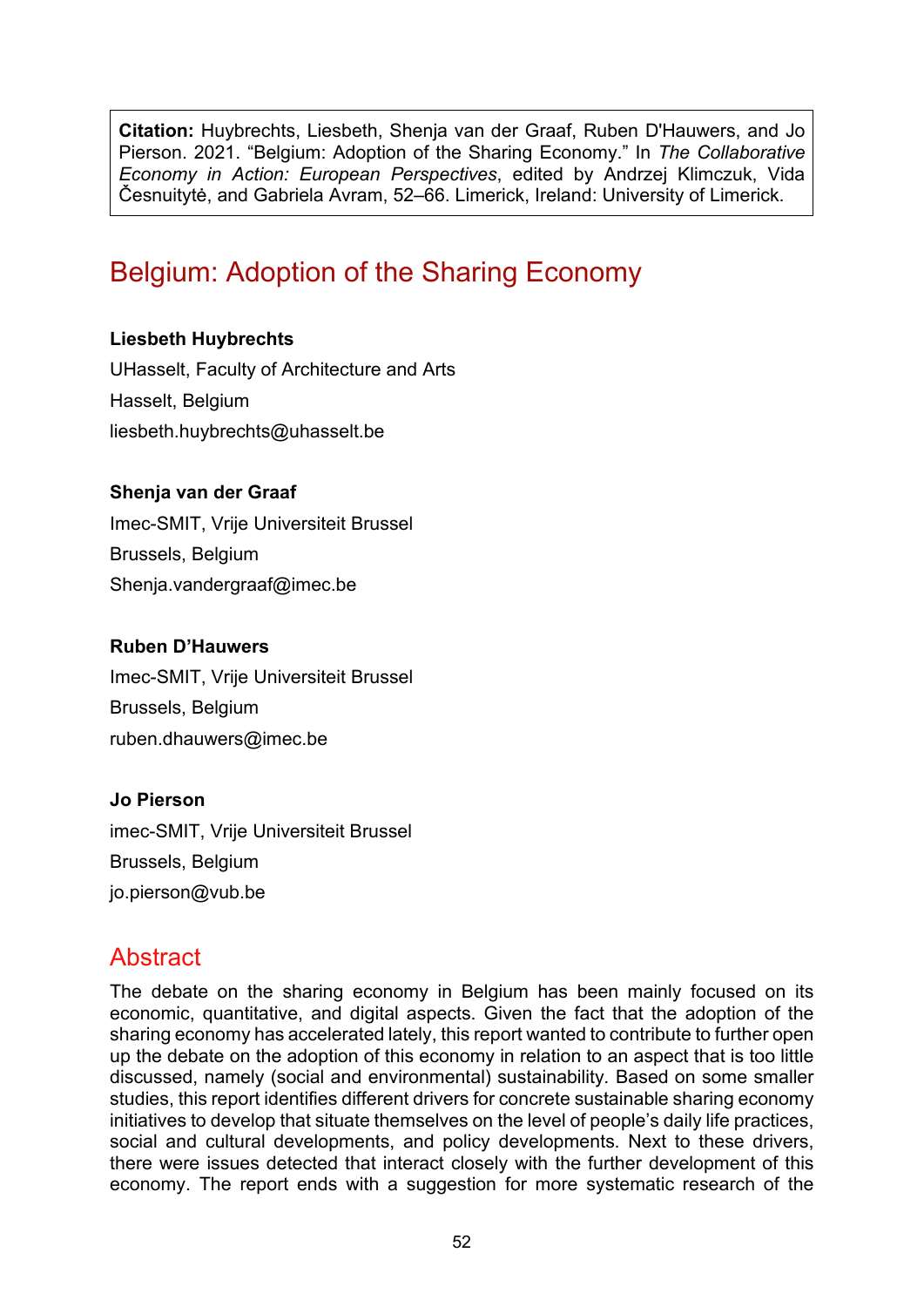drivers behind the initiation, adoption, and sustaining of sharing economy initiatives and their contributions to a more sustainable Belgian society.

**Keywords:** Sharing Economy, Belgium, Sustainability, Drivers, Adoption, Daily Life, Policy

## **Introduction**

Belgium is recently very active in implementing different changes that increase the future adoption of the sharing economy. While the debate on this economy has long been dominated by its economic, quantitative, and digital aspects; Climate Marches amongst others—that have been initiated by youth all over the country have made many Belgian citizens aware that the sharing economy can implement changes that benefit a more sustainable society (as defined in the Sustainable Development Goals 2017). The government supports these changes with the recognition of this economy fiscally and—indirectly—via climate-friendly policy initiatives such as the concrete stop plan (Departement Omgeving 2018). Additionally, several actions of the government are aimed at stimulating the circular and sharing economies, such as the examples of the network organization Vlaanderen Circulair (2020) and the Commons study in Gent (2017) show. Nevertheless, to date, Belgium is still lagging behind regarding the adoption of the sharing economy, with a low penetration rate compared to its neighbouring countries. This document will therefore be discussed the drivers are in Belgium in adopting the sharing economy and what the opportunities are for its further sustainable development. After formulating the core research questions, the report identifies different examples and how they can be understood in the context of people's daily life practices and broader social and cultural and policy developments that motivate people to initiate, organize or maintain concrete sharing economy initiatives. It also discusses the issues that further development of this economy needs to deal with and finds major players that can enable to steer these developments in more sustainable directions. The document is concluded with some suggestions for future research and a small summary.

# Research Question

Starting from the idea that the sharing economy can benefit a more sustainable society, an important question is "What are the current drivers behind the adoption of the sharing economy that benefit a more sustainable society in Belgium?" and "How can we tap into these drivers in order to enhance the adoption of the sustainable sharing economy in Belgium?"

The research question of this report focuses on the best ways forward to accelerate the adoption of the sharing economy in Belgium. Therefore, the research looks at:

- What are the main drivers for sustainable adoption of the sharing economy?
- What are the opportunities for the sustainable development of the adoption of the sharing economy?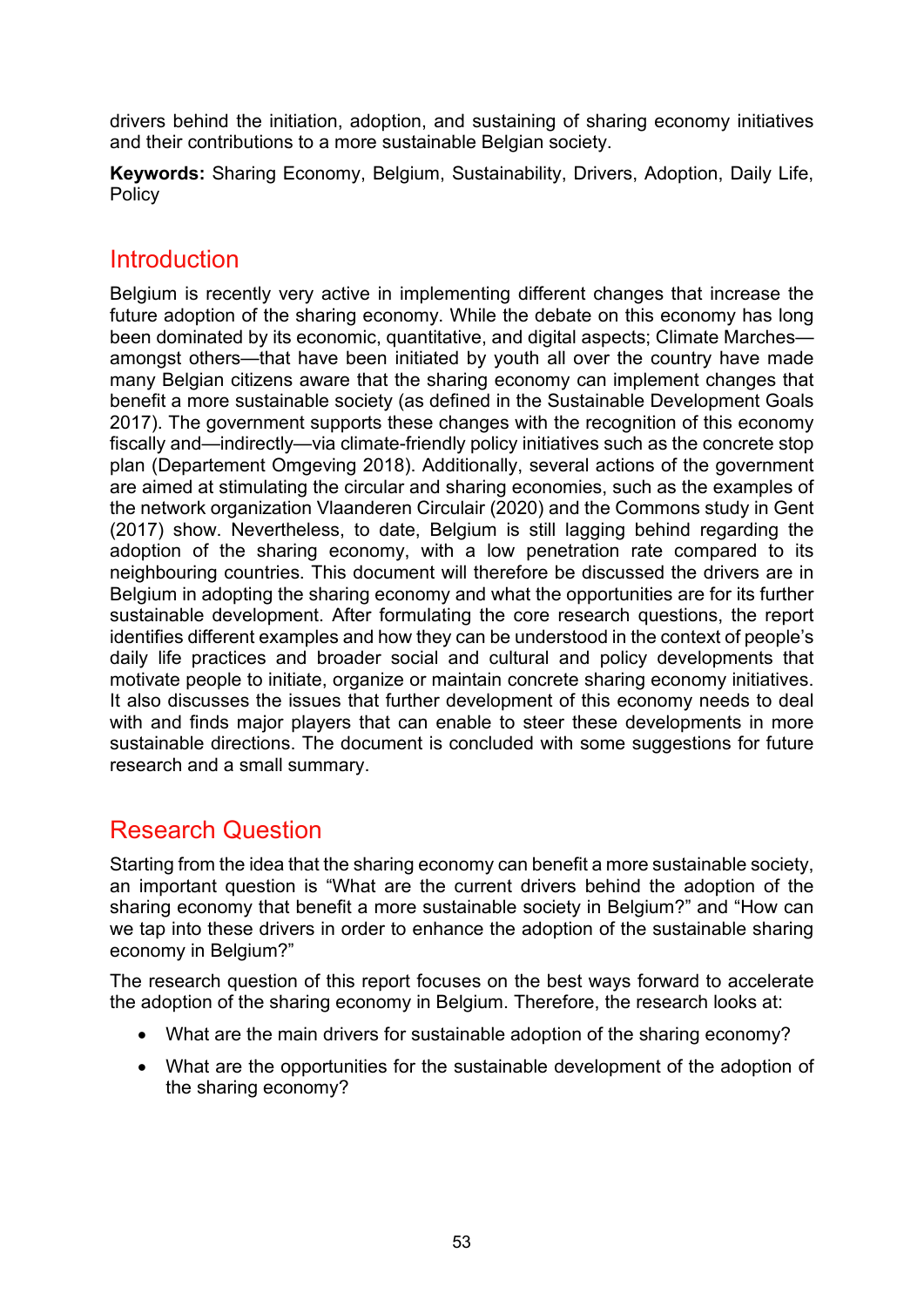# **Definition**

In Belgium, the Flemish government and the Federal Government play the biggest role in the move towards the circular and the sharing economy. The definition used in Belgium (Flanders, northern part of Belgium) for this purpose is based on a definition created by Idea (2017) for the Flemish government, which defines the sharing economy as an economic system that allows consumers and companies to make temporary use of underused property, good or service, paid or unpaid. There are certain transactions not included in this definition:

- Professional renting services. These fit under the product-service economy, where a consumer gives access to services using a product while the person offering the product remains the owner.
- Transactions where the owner transfers the ownership rights to the other (exchange, second-hand, etc.).
- Transactions where the owner provides permanent usage of the product (not temporary).
- Transactions without an online component happening outside of the digital sphere.

This leads to a very particular view on what "sharing economy" signifies, leaving out offline transactions and not indicating the importance of capturing, processing and repurposing data linked to sharing economy interactions. The latter is, among others, stressed by van Dijck, Poell and de Waal (2018), discussing the role and meaning of this economy in the "platform society."

The quantitative data on how driven Belgian people are to share shows that Belgium is not a leader in the sharing economy (PwC 2017). The adoption rate is 36% of Belgians who have taken part in this economy in the past year, which is lower than the other countries compared. Yet, the fact that 37% hopes to use it next year suggests a slight increase in adoption. Moreover, a study by the European Commission (2016) showed a penetration rate of only 8% of the total Belgian population who participated in some form of the sharing economy. This is considerably lower than the adoption of the neighbouring countries (the Netherlands 12%, Luxembourg 13%, and France 36%). This is also below the European average of 17% in a survey with 14,000 respondents. Yet, in the next years, 25% of the Belgian respondents indicated to be opened to utilise some form of the sharing economy in the coming year. The PwC study showed that 24% of the Belgian respondents knew about the sharing economy in 2015, and in 2016 this number grew to about one-third of the respondents. In 2018, PwC estimated, based on a survey, that the turnover of the sharing economy would amount to 2.0 billion EUR in the future, which would be 0.5% of the Belgian BBP in 2017.

The adoption study of the sharing economy of PwC (2017) compares Belgium, Germany, Switzerland, Austria, the Netherlands, and Turkey and ranks Belgium last in terms of the overall market size of 2.0 billion EUR but expects it to grow by 71.5%. Next to that, Belgians also showed the lowest adoption rate with 36% of active users of the sharing economy. The adoption is expected to remain stable.

Given the focus on the economic, quantitative, and digital aspects of the sharing economy until now, this report aims to give more qualitative insight into the practices around this economy in Belgium that can benefit a sustainable society. It particularly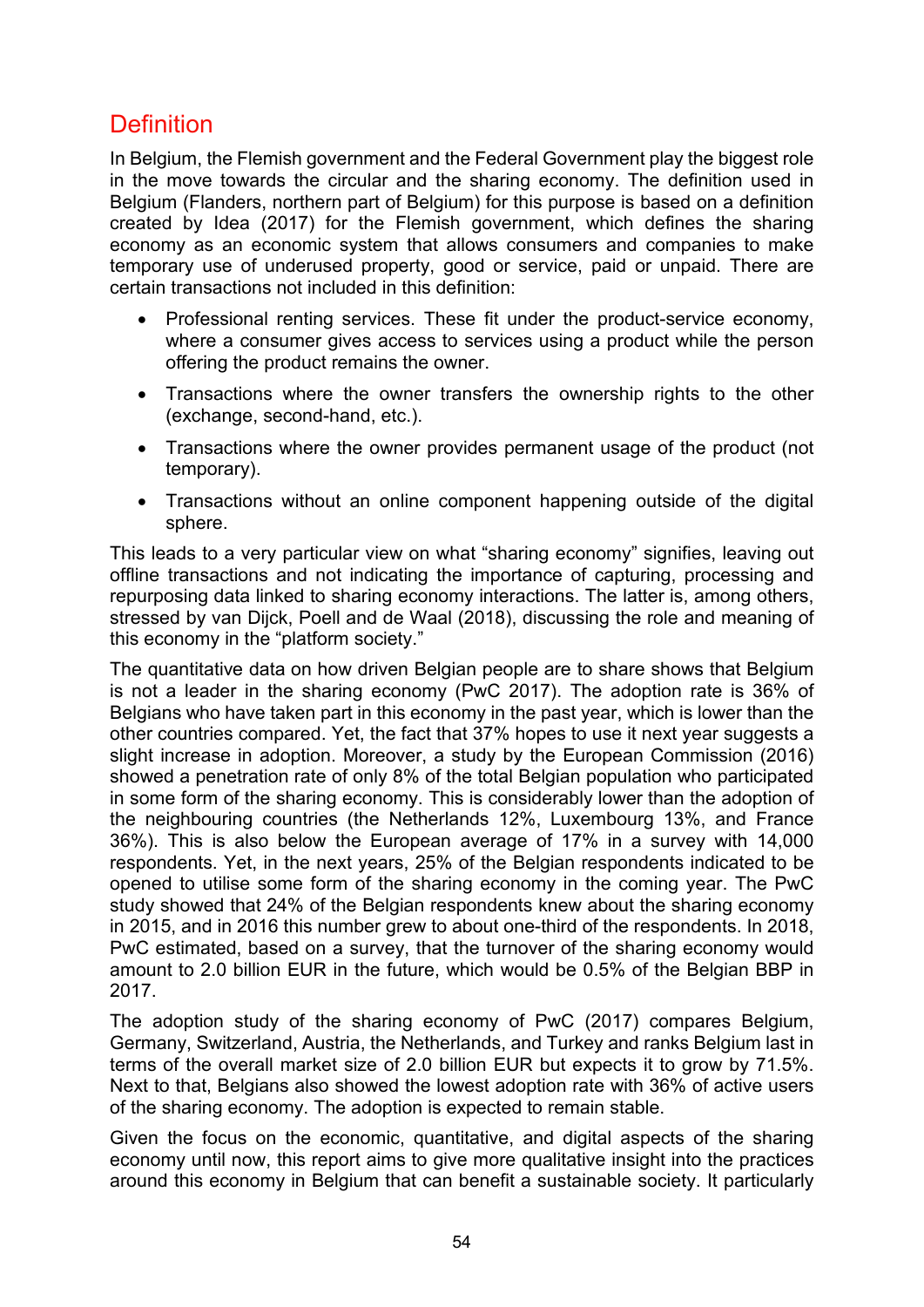will further describe and discuss the drivers in Belgium in adopting the sharing economy and the opportunities for their further development with benefits for a sustainable society. In what follows, the document will discuss some Belgian examples.

# **Examples**

In this part, we explore six examples of sharing economy with contributions to a sustainable society. These include examples of food production and distribution, food waste, bike-sharing, and health data.

#### Puur Limburg

This sharing network embodies one of the most typical forms of sharing in the Belgian region of Limburg. Here, local food production is an important activity, which has encouraged local producers and volunteering citizens to share their efforts in advertising, selling, and distributing their goods. It is "a cooperative of more than 30 Limburg farmers and producers. We believe in fair and sustainable products, and we proudly show who makes the product. By working together, we strengthen each other, and we offer a delicious assortment from our own soil!"

While the cooperative with the name Puur Limburg was founded in 2016, it builds on a cooperative with a long tradition, being the network of local food producers "Hartenboer" in collaboration with the logistical support of the social enterprise De Wroeter and the network of food distributors Voedselteams. For a long time—before the sharing economy was popular—this cooperative created a digital and physical network through which people in Limburg could order and collect locally grown and produced food, supported by a large group of volunteers who distributed the food through physical "depots." Because this and other food-sharing networks were so strong in the region, it was difficult for commercial players in organic food to develop a market. It is only after five years that these commercial players have grown.

The drivers in the background of this form of sharing are mainly trade-based. Professional food producers, citizen volunteers and the regional government collaborate to generate more sustainable local food chains and economies. While the goals of the producers are partly economic, the goals of the volunteers are rather ideological.

### "Zonder honger naar bed" and "Foodsavers"

In the European Union, food waste along the supply chain has been estimated at approximately 88 million tonnes, or 173 kg per capita per year, and is expected to rise to about 126 million tonnes a year by 2020 unless action is taken. According to a 2013 study, the highest food waste generators expressed as kilograms per capita are the Netherlands (541 kg), Belgium (345 kg), Cyprus (327 kg) and Estonia (265 kg). Therefore, several organizations are working in Belgium on reducing food waste. In this report, we discuss two different platforms that were set up in Belgium ("Zonder Honger naar Bed" and "Foodsavers"), which aim to eradicate poverty while utilising the amount of food waste as an advantage.

In March 2017, "Foodsavers" in Gent was founded by the OCMW (a public centre for social wellbeing), other social organizations, local communes, volunteers, start-ups,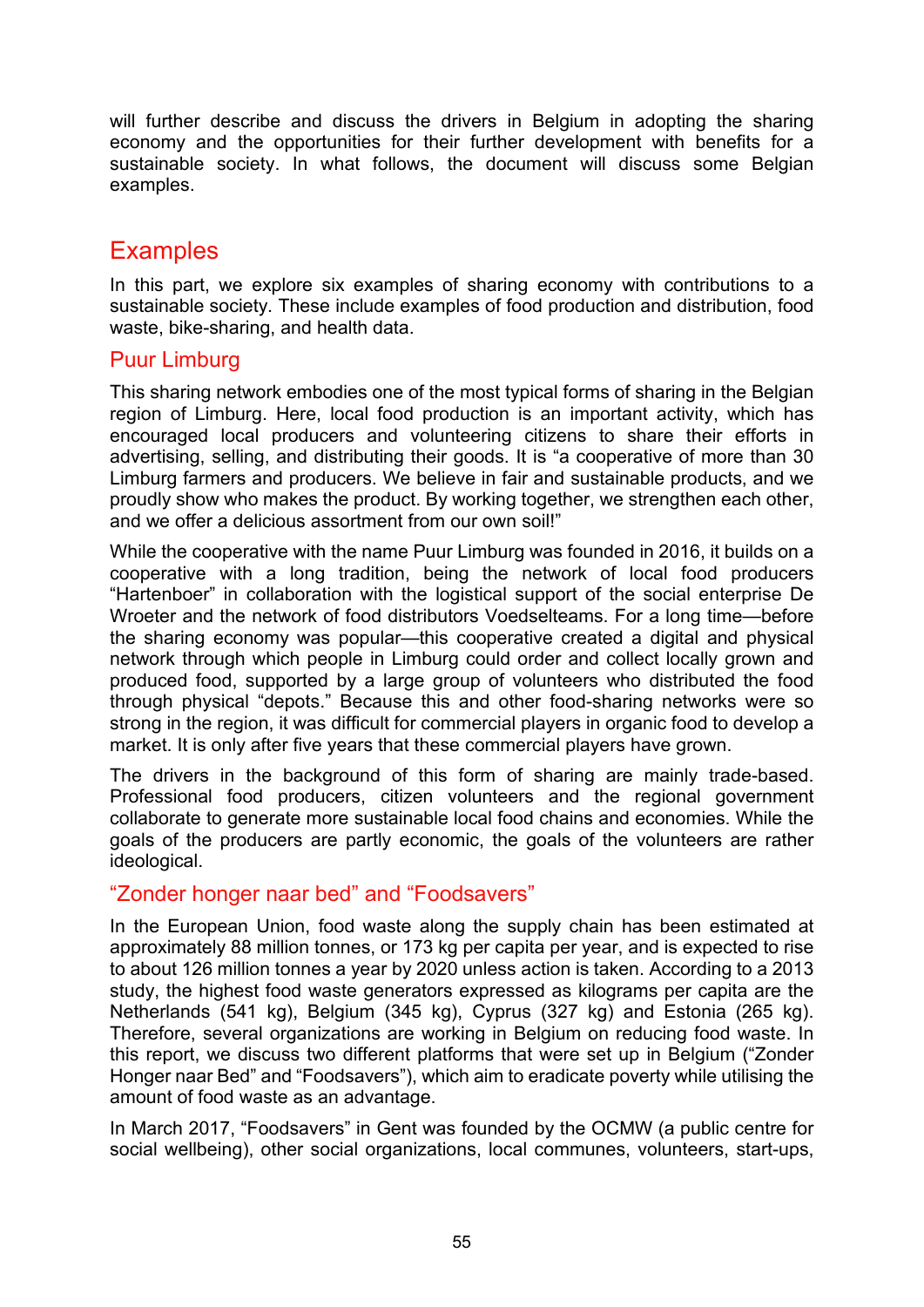universities, and environmental NGOs. Foodsavers is a logistical platform that recuperates food waste and redistributes it. The project has three main goals:

- Climate change: Reducing the CO2 output by reducing food waste.
- Social employment: Foodsavers Gent is employing 10 to 12 people with difficulties getting employed.
- Poverty eradication: The food waste is distributed to people in poverty.

Foodsavers distributes food through different distribution platforms, which are responsible for gathering food surplus at producers, supermarkets, and companies. These platforms redistribute the food towards different food banks and social organizations with temporary storage. These distribution platforms are crucial due to the perishability of the food products, which causes the need for central distribution points. Different projects have therefore shown that the regional distribution platforms ensure efficient and large-scale storage of food waste.

Less formalised but remarkable is the initiative "Zonder Honger Naar Bed." The intention of this group is "to form a bridge between emergency and waste. People who have a bit too much share it with people who have a little less. This can be anything, such as tin, dry food, vegetables. (...) But we also have, unfortunately, candidates for your (frozen) leftovers from dinner. Also, adding something small to your shopping cart might make a small difference to you, but it has a lot of value for them. In that way, we can make each other happy in this society." The group has developed at a rapid pace from a small local initiative to a large network of 1500 members in Hasselt. The food waste is stocked in three women's—the founders—homes and distributed from there.

Initially, in 2016, the group was founded to reduce food waste. The group has grown via Facebook as a subgroup of people who were already active in the group Runkst Deelt, a neighbourhood group where people exchange their waste products (beyond food) with others. Later, it appeared that there was a lot of hidden poverty that could be addressed through this network. Now, in collaboration with the person who runs the local Buurderij (a local food market with close links to local farming), they are collecting money to rent storage and distribution space for the food. Particular for this form of sharing is that it is care-based. People share food waste without asking for an immediate return. But by being part of the network, they might get something in return when they have a more difficult time.

### Bike-Sharing Initiatives: Fietsbib Hasselt "Op Wielekes" and Mob-it

The sharing economy that is genuinely flourishing in many cities in Belgium is bikesharing. One example is the Mobitbike-sharing service, a recognisable green bike. It allows people to share bikes for short rides in the city centres. It promotes itself as being good for reducing CO2 emissions. Furthermore, it provides people with a safe, well-maintained bike. Via a digital app, it gives access to people's personal trajectories and payments: the distances, the routes, the calories that were used, the CO2 that was saved, the payments that were done. Eight Belgian cities are currently using it. Other popular bike-sharing services are the blue bike network that supports people to take and return a bike at the train station.

In this area, there exist many small bottom-up initiatives. In Hasselt, the recent Bicycle library "on wheels" is an initiative of an engaged volunteering person who owned a large home and had room to collect and offer bikes to people who pay a yearly rent. Because her initiative is still fragile and small, she teams up with a larger network of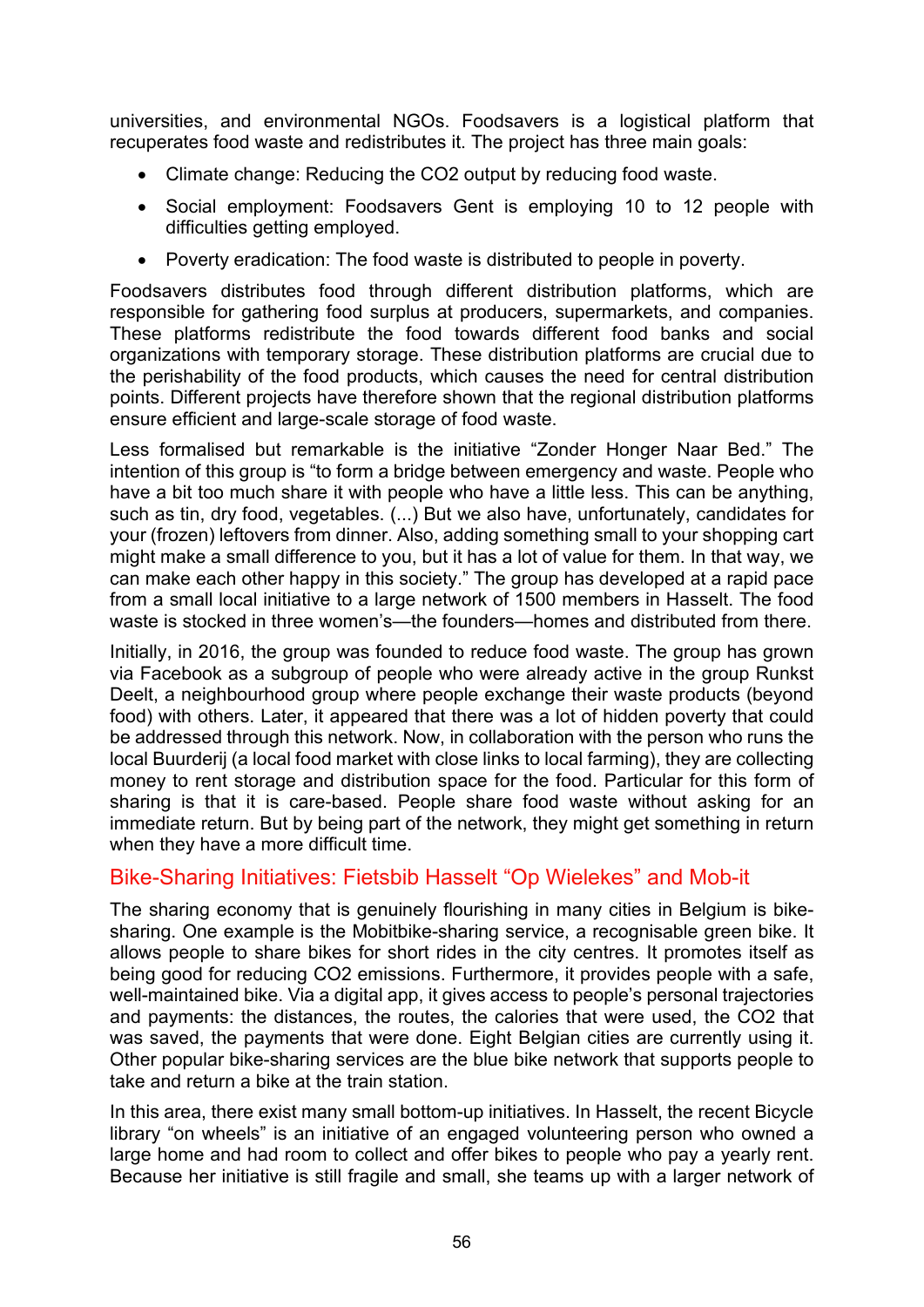bicycle-sharing initiatives in Flanders. On a local level, she connects to the more developed repair café network in the city that opens up their repair service at the same moment as the library does. The communication of this library takes place via Facebook and via the Hasselt start-up Post-Buzz (now bought by the media group Roularta) that communicates news and events on a hyperlocal level via a digital peerto-peer platform. This platform has the goal to reduce paper advertising and reconnect local entrepreneurs. This case demonstrates how complementary sharing initiatives can support each other's growth.

The bike-sharing network mob-it focuses mainly on people who temporarily visit the city for leisure or for work. However, also "locals" who do not own a bike, or are in temporary need of a bike, make use of them. "Op Wielekes" is focused on local children and has little to no touristic goal. Both initiatives have considerably contributed to a sustainable transformation in the way tourism and daily commuting to work take form.

#### Babytheek

Babytheek is a lending service for baby products with a short usage time which young parents need in the first 12 months after birth. The Babytheek operates as a library of baby products. It gathers the different baby products that can remain for a long time in circulation, and people can borrow the products from the Babytheek.

Many young parents do not know what they need when they get children and need to constantly buy products that will be used only for a limited time. Yet, the baby grows very fast and thus, many products are not needed anymore. A lot of people keep these products in the house or in storage spaces, but it takes much space. Therefore, the Babytheek provides the opportunity to get access to qualitative and sustainable products which can be used only for a limited amount of time.

The goal of the Babytheek is to:

- Prolong the circulation of baby products with a short usage span.
- Bring young parents in contact with the concept of product usage versus product ownership.
- Reducing waste.
- Providing the possibility to test products.
- Creating a meeting space for young parents.

The Babytheek is being rolled out through subsidiaries located at the "Huizen van het kind." which are physical public spaces of the Flemish government where parents can learn about raising children. "Huizen van het kind" is a collaboration between the different organizations that help parents with day-care, health care, free time, or support on raising children and is present in most communes. The Babytheek has a physical space at the "Huizen van het Kind." where people can get to know the space. The Babytheek aims to provide support to the different locations by providing them with a starting package with concrete tips on how to get a branch of the Babytheek started in their location.

#### Curieuzeneuzen

Due to the decreasing air quality in Belgium, a cooperative group of Flemish citizens have started the "Curieuzeneuzen" study in 2018, which was the largest citizen science research ever regarding air quality, as the amount of NO2 was significantly higher than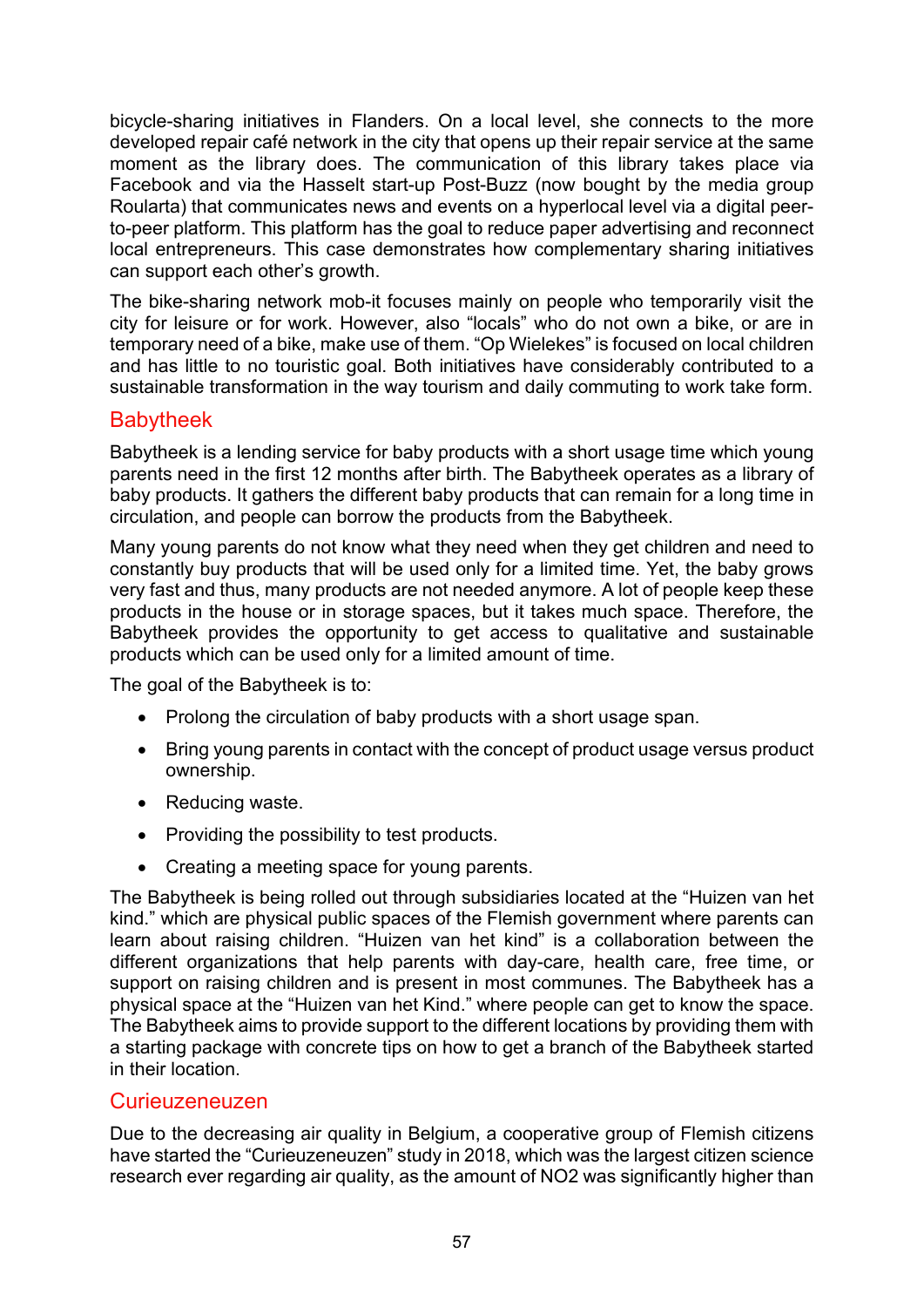the European norm due to the traffic. The initiative was backed by the University of Antwerp, the governmental institute "de Vlaamse Milieumaatschappij" and the newspaper "De Standaard." It was also supported by different research organizations (VITO, KULeuven) and a parcel service "Kariboo."

The different citizens, schools, organizations, and companies could buy a simple (cheap) measurement tool sent at home, which could be hung at the window of their building. During one month, the concentration of NO2 was measured.

# **Context**

The previous examples are a small sample of sharing economy initiatives in Belgium. This contextual framing tries to make a short analysis of what the drivers are behind these initiatives, both on the level of the people who use them as on the level of the societal and cultural context.

### Daily Life Practices Behind the Sharing Economy

In a study on sharing practices in the region of Limburg and more particularly Hasselt (the project "Iedereen Deelt/Everyone Shares in Hasselt;" Huybrechts, Yevchenko and Palmieri 2018), Genk (Huybrechts and Lens 2018) and several municipalities inbetween Hasselt and Eindhoven (Studio NZL 2019) and how they contribute to a more sustainable future, we discovered that sharing is based on particular daily life practices.



#### **Image 1. Everyone Shares in Hasselt @UHasselt**

Source: Own elaboration.

In the region of Limburg and, by extension, in Flanders (as the PwC 2016 study shows), sharing spaces, goods, or resources, social practices, and traditions in economic paid or non-paid—networks are not the general practice. People value their own space,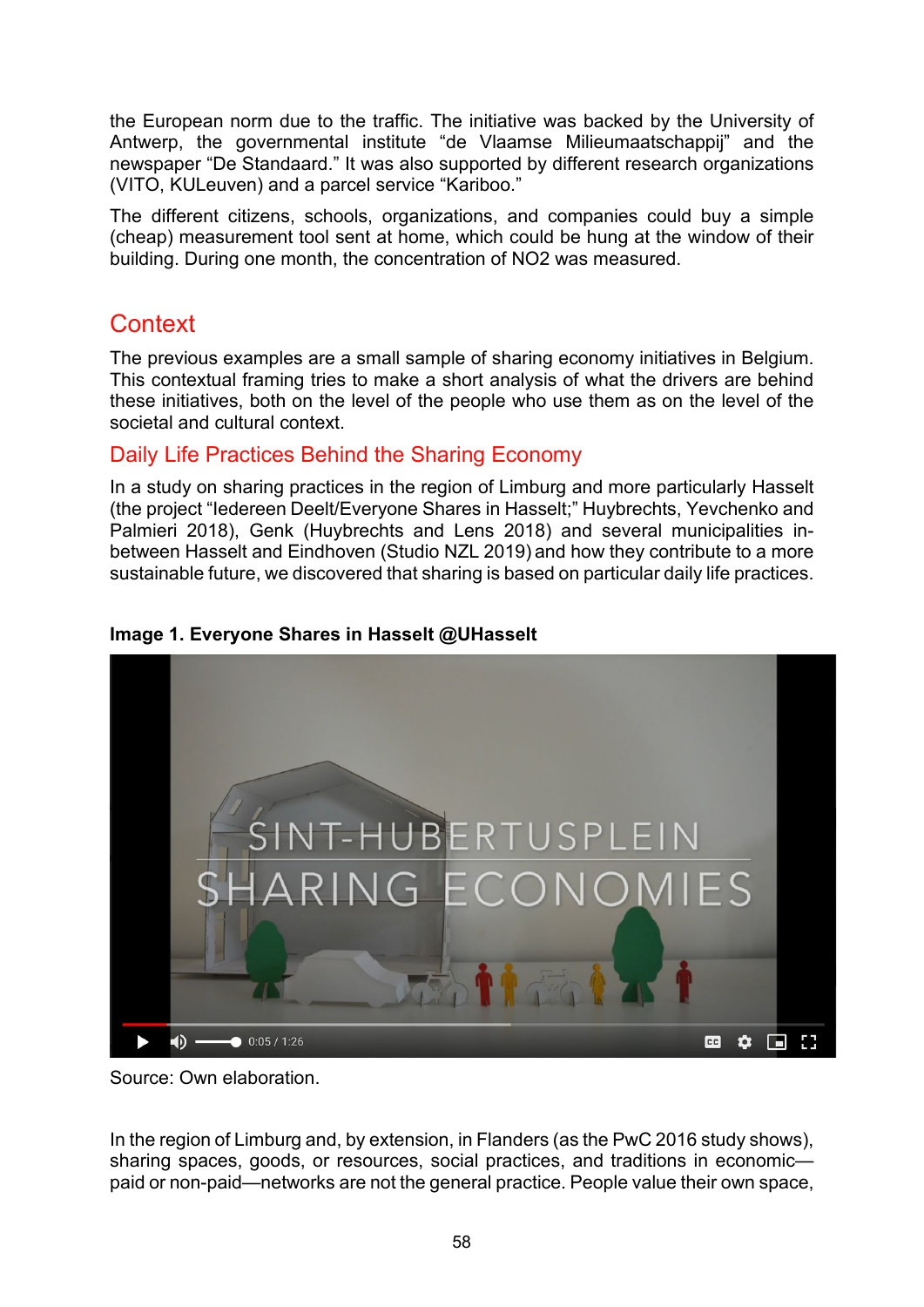goods, and values. The above-mentioned studies wanted to turn around this starting point and do interviews and observations in the field in order to discover how people do share, even if it is often unconsciously. The studies showed that sharing is part of people's daily practice, but that is too little explored as a conscious strategy (see earlier definition: "the sharing economy as an economic system that allows consumers and companies to make temporary use of underused property, good or service, paid or unpaid") that can significantly contribute to a more sustainable environment.

In order to enhance people's awareness of how they share and could share in a more sustainable way in the future, the studies articulated five clusters of sharing practices in relation to spaces, goods, or resources. These are refined, supplemented, and adjusted via each new study done on this topic:

### 1. Care-Based Sharing

Care-based sharing is defined by people working collectively to care for their environment through sharing spaces, objects, and practices. The example of sharing food and goods via "Zonder Honger Naar Bed/Without Hunger to Bed" is based on a need for care for people in society.

#### 2. Value-Based Sharing

Value-based sharing is defined by people who share values locally and commonly. These values become tangible in the way they behave collectively, use spaces, or deploy resources. The example of sharing distribution and sales via Puur Limburg or Foodsavers are based on a set of values that foregrounds locally produced and waste food as a sustainable practice.

#### 3. Need-Based Sharing

Need-based sharing refers to bottom-up initiatives that arise from urgent needs that are present in the community and that aim to find solutions together to fulfil them. Often, the observed sharing practices were related to an urge to improve the living environment. For instance, when there is a lot of obvious traffic or pollution, people suddenly start working on initiatives together that improve their environment. The "Curieuzeneuzen" study is a good example of need-based sharing.

#### 4. Trade/Work-Based Sharing

Trade/Work-based sharing is defined by people who use spaces and objects or develop practices to collaborate, produce or trade goods, services, knowledge on a monetary or non-monetary basis. For example, some economic venues appear to have more value than being places where people buy or rent things. They support the exchange of goods and community building. The bicycle-sharing service and the Babytheek are an example of this.

#### 5. Meeting and Leisure-Based Sharing

Meeting and leisure-related sharing are defined by how people use space and objects together or develop practices for the purpose of meeting each other for leisure and recreation. Bike-sharing initiatives are the most popular example of this. They invite people to visit a place, make use of a shared bike in order to make a touristic tour, instead of using a car.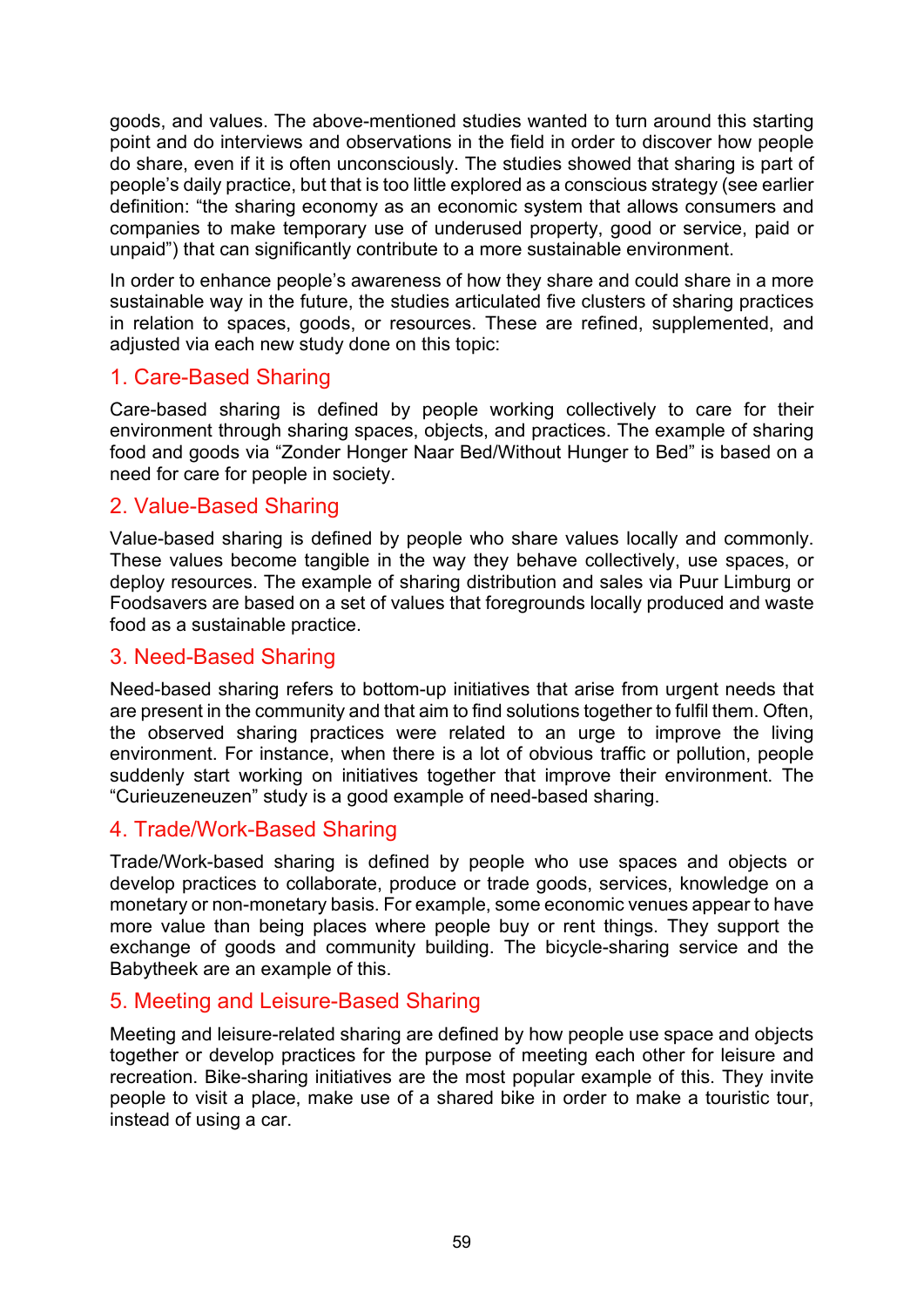### Societal Climate: "Climate March"

People's daily life practices co-define the sharing economy in Belgium today, but also the social climate is an important factor. At the end of 2018 and the beginning of 2019, several climate protests have happened in Belgium, including school children and students (Youth for Climate) and private companies and civilians (Sign for my future) protesting. The protests started out of dissatisfaction of the public due to the nonsigning of Belgium in the High Ambition Coalition at the Climate Change Conference in Katowice and the alleged limited actions of the Federal and regional governments in Belgium.

Belgium has four different ministers of Climate (Federal, Brussels, Flanders, and Wallonia), which have shown, based on the opinions of the protesters, limited effectiveness. Resulting from these protests, the minister of Climate of Flanders has resigned. Climate change was expected to be a major topic during the elections of May 2019, but in the end, it had too little significant impact on the adoption of the sharing economy in Belgium in future governmental legislations. Still, with the increasing drought in Belgium of the latest years, the climate remains on the agenda and is today a driver for further development of the sharing economy.

#### Culture: Agriculture

Finally, studies show that a certain cultural context co-defines the way sharing economy develops. In Flanders, like in other countries, lands were jointly managed and cultivated up to the nineteenth century. All these grounds were later privatized. In Limburg and other parts of Flanders, sharing initiatives have built on this heritage, as we see in the initiative of Puur Limburg, for instance. However, they do this in contemporary ways (Kuhk, Holemans and Van Den Broeck 2018).

#### Developments in Policy

The previous part was able to detect the drivers behind the sharing economy-related to daily life, societal and cultural developments. There are also a few developments (e.g., De Morgen 2018) that structure its adoption on a more institutional level. One is the recognition of sharing platforms by the Federal Government in 2017, and another is the discussion on the concrete stop.

#### Recognition of Sharing Platforms by the Federal Government

In March 2017, a Law on the sharing economy was produced, which was valid as of May 2017 (Digimedia 2017). The federal government (2018) recognises three categories of sharing economy players: providers of access, time, or skills by private persons (peers) or professionals, the users of the services and the intermediaries of the online platforms which facilitate the transactions.

As a user, one can use a recognised sharing platform as an occasional income source based on an advantageous tax scheme and with limited administrative requirements. If a user earns less than 6,000 EUR in one year, only 10% of the tax is due. To date, 33 different sharing platforms are recognised by the federal government (2018) as official sharing economy platforms. Bigger names, such as Uber and Airbnb, are not yet integrated, as they do not fall under the current legislation. They claim the high complexity of the legislation and the uncertainty of the services by the service providers are the reason. We can also note that these larger platforms follow the global strategy of the organization. The sharing economy platforms have a complex legal status that makes their inclusion difficult to legislate. To date, only platforms allowing users to earn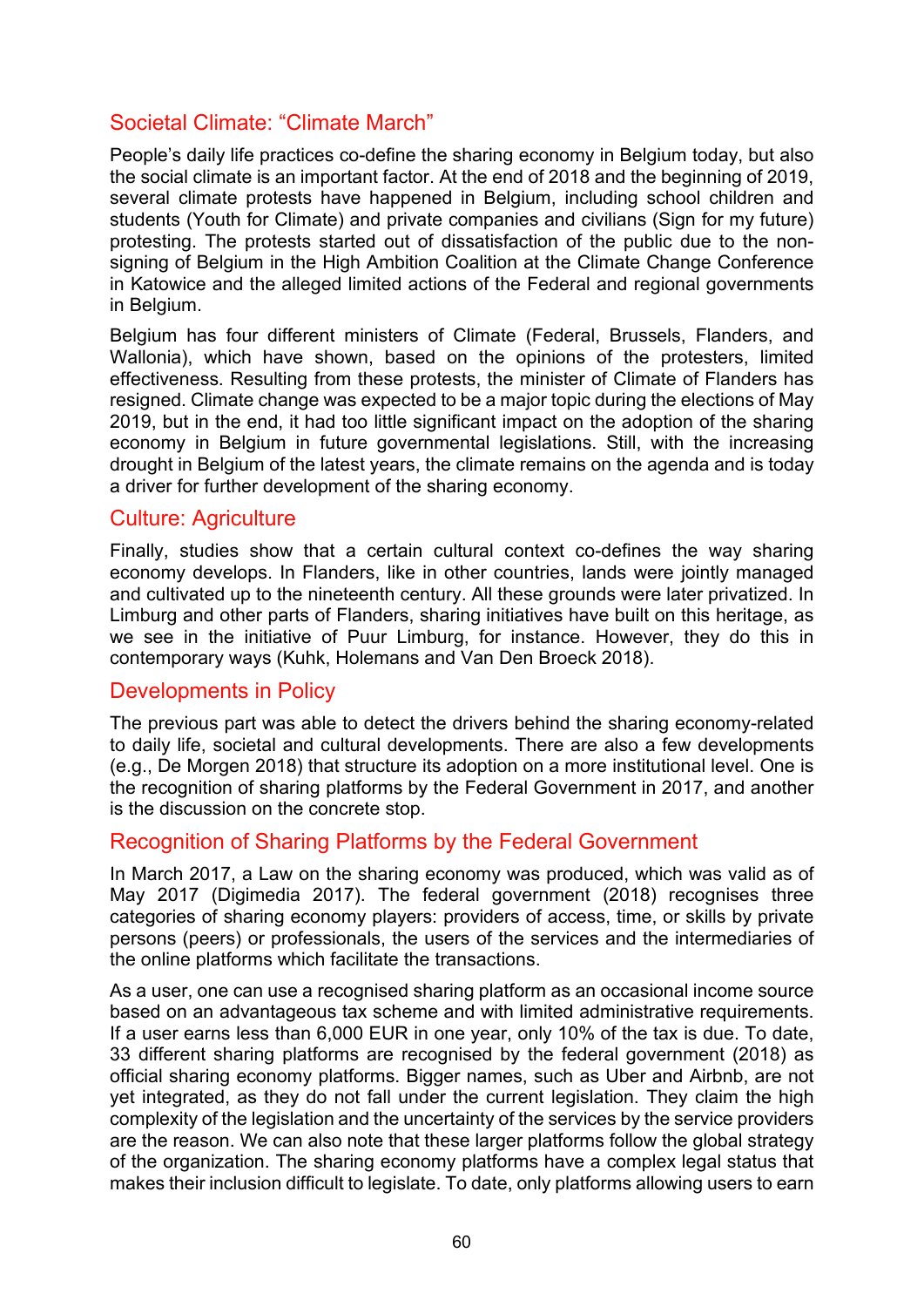additional money are accepted, and thus situations in which the user uses them as their main source of income have not yet been legalised (so far, these are governed by a lenient policy).

#### Urbanisation and the Concrete Stop

The second policy change that has triggered a further development of the sharing economy is the concrete stop. Belgium is a dense area with a population density (people per sq. km) of 374 sq. Km, thus Belgium consists of large regions with urbanised areas, especially between Brussels, Antwerp, and Gent. Traditionally, Belgium is seen as a fragmented country, with a lot of ribbon development. This caused significant impacts on the mobility patterns in Belgium, the amount of water penetration in the soil due to the high amounts of concrete and a lack of green areas and forest. Due to this reason, the "Beleidsplan Ruimte Vlaanderen" (BRV) or the "betonstop" (concrete stop) defines that as of 2040, no more new open space can be utilised for new housing developments. The plan aims to reimburse people who own space, protect forests, prohibit building in certain areas and allow to decrease the procedures for building windmills (Departement omgeving 2018).

This trend will significantly alter the spread of living areas in Belgium and will increase urbanisation. This will result in less available space for housing and the potential need to share this available space more. In the main cities in Flanders, the cities were already densifying, and the need for sharing has increased. In some parts of the country, such as Limburg, this limitation has not been sensed as strongly, and the need to share has stayed limited. This example shows that until now, the sharing economy is mainly providing answers to the frustrations of people living in urban areas (Davidson and Infranca 2016), such as people who want to avoid parking problems by sharing a car. Thus, the trend in Belgium towards urbanisation will further make the need for a more sharing economy tangible. At the same time, it is interesting to look deeper into how the sharing economy fills in the needs of people in less urbanised contexts.

#### **Issues**

We identified the drivers and the policy developments that can give the sharing economy in Belgium a boost. Next to these, there are some issues that this economy is confronted with and needs to get more acquainted with to further develop its potential for co-shaping a more sustainable society. These issues are situated on the level of employment, impact on pricing and markets, on privacy and the issue of commons.

#### Impact on the Employment

A more flexible way of working can be useful for people willing to work but who are not able to work within 38 hours working scheme. According to the "Hoge Raad voor Werkgelegenheid" (2016), the sharing economy can provide possibilities for people whose competencies are not recognised in the regular employment market. On the other hand, the fluctuation of employment is significant uncertainty, which complicates the status. A study of the European Parliament (2017) showed that most people work on sharing platforms according to a self-employed statute, while they miss the protective measures in place for employees (such as time of employment, night labour, and holidays) and most of the 1,200 surveyed people perceived their job on the platform as the main source of income. Thus, policymakers are aiming to adapt the different statutes of an employee and a self-employed person in order to sustain the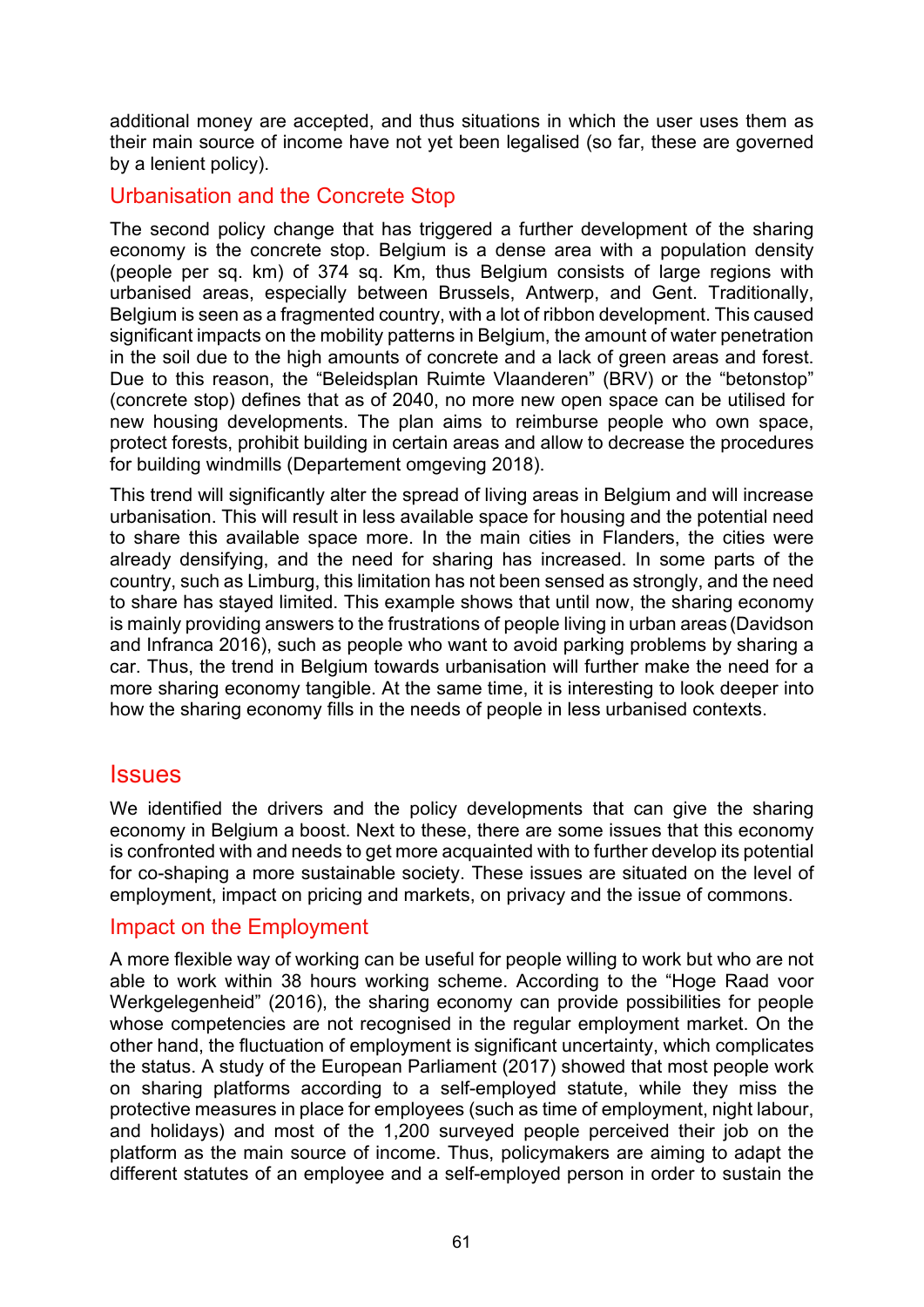social protection of the person working on the collaborative platform. Yet, how this is executed in practice is not fully clear.

### Impact on Pricing and Markets

The sharing economy, especially when not tempered, can have a significant impact on the pricing of regular markets. An example is the housing market, where the increase in the usage of Airbnb can have a significant impact on the rental prices of houses (Lee 2016). In Los Angeles, 64% of the supply of Airbnb houses are never being used by the actual owners. As renting a house on Airbnb can generate higher profits, many people opt to rent their apartment or house on Airbnb instead of the regular markets. Thus, a large part of the houses/apartments which were initially used for traditional usage is now being rented out to tourists, which decreases the market size of traditional houses and might significantly increase the prices for regular usage.

#### **Privacy**

With the General Data Protection Regulation (GDPR) in force, new actions are required by data controllers and processors of personal data (European Parliament 2016). Depending on the type of data collected, a Data Protection Impact Assessment (DPIA) is necessary for certain operations. While there is broad agreement on the general process (which consists of three parts, that is, a data mapping, an assessment of the mapping and proposed solutions for identified risks), and the fact that the GDPR is a continuation of previous legislation, many sharing economy organizations and employees, are uncertain how to implement the GDPR into their new systems. This uncertainty hampers the development process as data protection authorities can only refer to the Article 29 Working Party (WP29) guidelines and wait for sector-wide codes of conduct to apply the GDPR to specific cases. This is a "chicken and egg" situation since entire sectors are waiting for national data protection authorities to present standardised definitions and processes. Secondly, even if standardised solutions that comply with the GDPR exist, the sharing economy will have to work on transparency in terms of privacy statements, icons, and other forms of visualisations to explain the often complex data flows between different actors in a sharing economy framework.

### Commons

The sharing economy is currently underexplored in favour of the commons. Sharing economy initiatives can take on a complementary role in-between the market and public sphere. This was indicated by Bauwens (2018) based on his study of Ghent. He detects a potential for cities and regions to make alliances in creating platform cooperatives that can manage and sustain very diverse initiatives and steer them into a more fair and sustainable direction. "Commons are at the basis of a new model for urban employment. Through public purchases and anchor institutions, they can strengthen the local economy and create inclusive jobs (Bauwens 2018)." Bauwens refers to the thinking of Trebor Scholz about platform cooperatives where taxi drivers themselves develop their own platforms, sometimes with the support of existing trade unions who are also concerned about freelancers (Vandaele 2017).

# Other Major Players

To develop the potential of the sharing economy for a more sustainable society, there is a great need to include organizations with expertise in sustainability. We already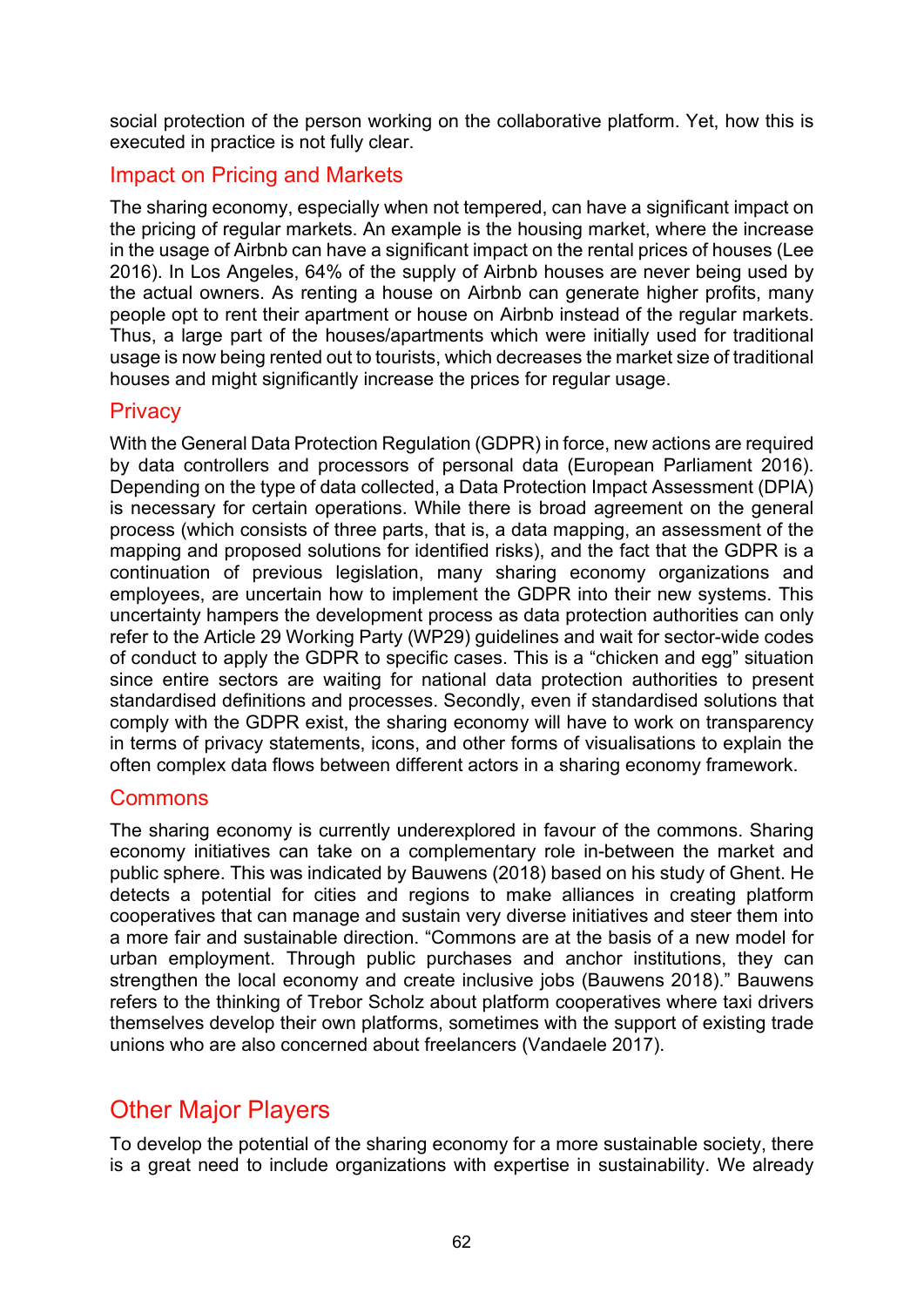mentioned the study of the commons of Bauwens (2018) that has articulated the role of this economy for a more socially sustainable society. OVAM is also an important player that can contribute to the debate on the sustainability gains of the sharing economy.

### Transition Circular Economy

The government plays an active role as a facilitator in Belgium (mainly in the Flemish region). In particular, the governmental organization OVAM emphasises the importance of the circular economy, under which the sharing economy fits. The circular economy is an important transition priority for the government, and the OVAM plays a significant role with the department "Vlaanderen Circulair." The Federal Government play the role of regulator, mainly for legalising the sharing economy and for ensuring the sharing economy is taxed in a similar fashion as other businesses.

Vlaanderen Circulair is a network organization aimed to inspire the circular economy in Flanders. It is a partnership of governments, companies, NGOs, and research organizations in order to activate the ecosystem. It works on three areas: circular purchasing in companies (Green Deal Circulair Aankopen); the circular city, which aims to create a circular city within the (smart) city ecosystem; and circular entrepreneurship, which aims to support companies to work in a circular fashion.

## Future Directions of Research

This document made clear that the attention for the sharing economy in Flanders has been defined and researched mainly in its economic, quantitative, and digital aspects. It detected too little attention for the aspect of sustainability, both in a social and environmental sense: what drives sharing economy initiatives to develop and to be sustained, based on people's daily life practices? How can the sharing economy benefit common knowledge exchange on issues at stake today (e.g., sharing of air quality data)? How do the sharing initiatives benefit small and larger-scale sustainability gains? How are current evolutions such as the concrete stop, climate change (and the current drought in Belgium) and—even more recently—the corona crisis; drivers for sharing economy to further develop in Belgium in more sustainable ways? We conclude that more systematic research into the daily life and institutional drivers for initiating, adopting, and sustaining the sharing economy and how these drivers can be tapped into with specific benefits on the level of sustainability deserves more attention in the future.

# **Summary**

This contribution has shown that the sharing economy in Belgium is not as active as in many countries, but that during the latest years, it has been developing more quickly. The report has detected some drivers that have contributed to the more rapid adoption of the sharing economy. The goal was to develop a better understanding of how these drivers can enable further develop the sharing economy's benefits for a sustainable society. These drivers appeared to be situated on a very daily level and rooted in the fulfilling of care, value-development, needs, trade and leisure, but they are also located on a policy level, such as the concrete stop and climate debates. The report also discussed the issues that the sharing economy is confronted with on a daily basis that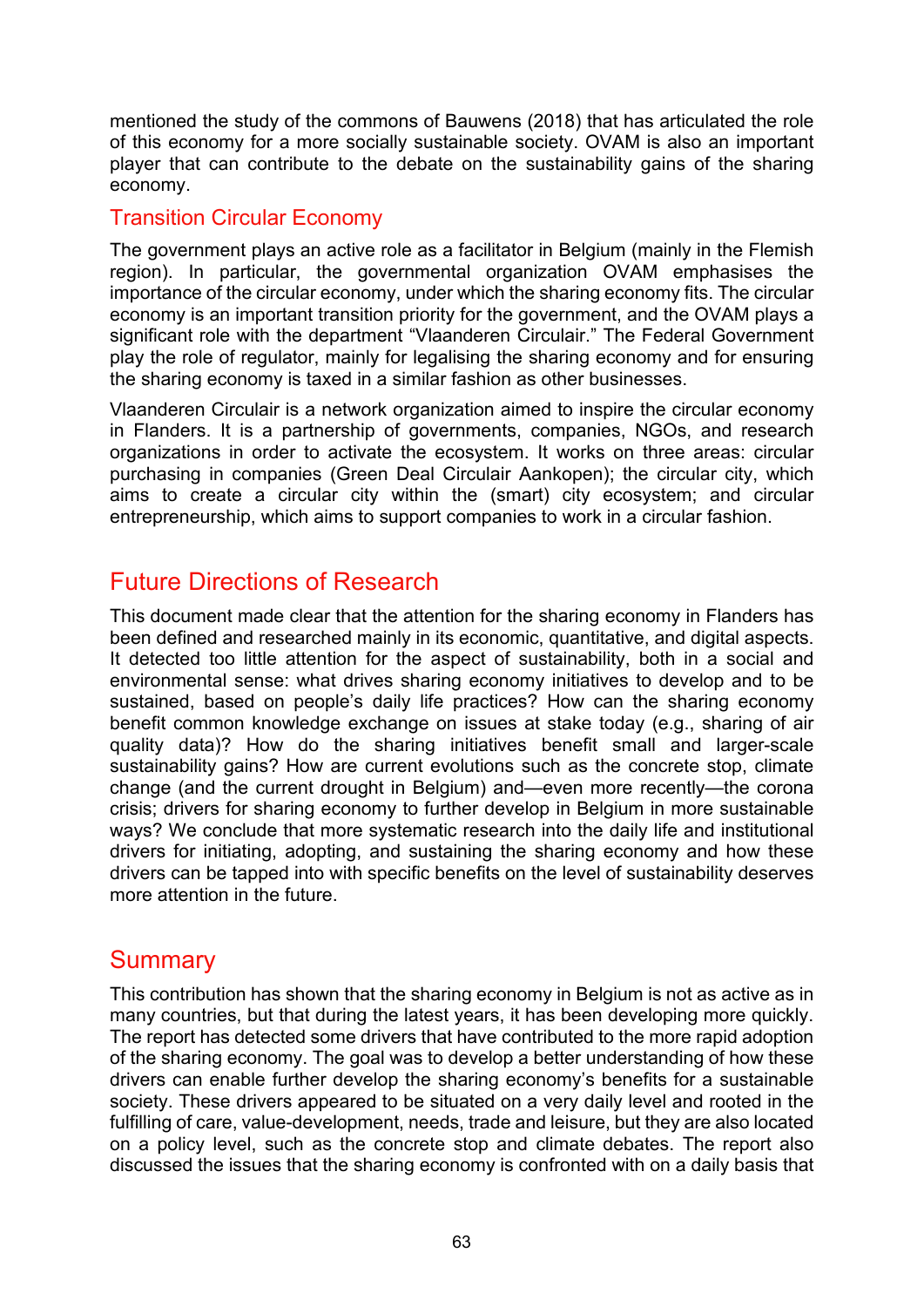led to exercises in small reorientations. These related mainly to this economy's fair contribution to a more sustainable society, more specifically on the level of employment, pricing, and markets, privacy, and commons. Some larger players, such as OVAM, can play a substantial role in tapping into the detected drivers and in these reorientation exercises—taking into account the encountered issues—towards a Belgian sharing economy that significantly contributes to sustainability goals.

### References

- Bauwens, M. (2018). Commons als hefboom voor lokale werkgelegenheid (Commons as leverage for local employment). *Samenleving and Politiek, 8 (7)*, 48–53.
- Davidson N.M. and J.J. Infranca (2016). The Sharing Economy as an Urban Phenomenon. *Yale Law and Policy Review, 34(2),* 215–279.
- De Morgen (21.07.18). *Geen statiegeld, wel 12 miljoen extra zonnepanelen: dit zijn de belangrijkste beslissingen van de Vlaamse* regering (*No deposit, but 12 million extra solar panels: these are the most important decisions of the Flemish government*). Antwerpen: DPG Media. [www.demorgen.be/politiek/geen](https://www.demorgen.be/politiek/geen-statiegeld-wel-12-miljoen-extra-zonnepanelen-dit-zijn-de-belangrijkste-beslissingen-van-de-vlaamse-regering-bc1b3955/)-statiegeld-wel-12 miljoen-extra[-zonnepanelen-dit-zijn-de-](https://www.demorgen.be/politiek/geen-statiegeld-wel-12-miljoen-extra-zonnepanelen-dit-zijn-de-belangrijkste-beslissingen-van-de-vlaamse-regering-bc1b3955/)belangrijkste-beslissingen-van-de-vlaamseregering-[bc1b3955/](https://www.demorgen.be/politiek/geen-statiegeld-wel-12-miljoen-extra-zonnepanelen-dit-zijn-de-belangrijkste-beslissingen-van-de-vlaamse-regering-bc1b3955/)
- Departement Omgeving (20.07.2018). *Beleidsplan Ruimte* Vlaanderen (*Policy plan Spatial Department Flanders*)*.* Brussels: Departement Omgeving. [https://omgeving.vlaanderen.be/beleidsplan](https://omgeving.vlaanderen.be/beleidsplan-ruimte-vlaanderen)-ruimte-vlaanderen
- Digimedia (06.11.2017*). Steeds meer deelplatformen erkend in België* (*More and more sharing platforms recognised in Flanders*)*.* Brussels: Digital Media. Available at: [https://digimedia.be/News/nl/21432/steeds](https://digimedia.be/News/nl/21432/steeds-meer-deelplatformen-erkend-in-belgie.html)-meer-deelplatformen-erkend-inbelgi[e.html](https://digimedia.be/News/nl/21432/steeds-meer-deelplatformen-erkend-in-belgie.html)
- European Commission (2016). *The Use of Collaborative Platforms, Flash Eurobarometer 438.* Brussels: European Commission.
- European Parliament (2016). *Regulation (EU) 2016/679 of the European Parliament and of the Council.* Brussels: Official Journal of the European Union. [https://eur](https://eur-lex.europa.eu/eli/reg/2016/679/oj)[lex.europa.eu/eli/reg/2016/679/oj](https://eur-lex.europa.eu/eli/reg/2016/679/oj)
- European Parliament (2017). *Resource efficiency: Reducing food waste, improving food safety*. Brussels: European Parliament. [www.europarl.europa.eu/RegData/etudes/ATAG/2017/603909/EPRS\\_ATA\(2017\)6](https://www.europarl.europa.eu/RegData/etudes/ATAG/2017/603909/EPRS_ATA(2017)603909_EN.pdf) [03909\\_EN.pdf.](https://www.europarl.europa.eu/RegData/etudes/ATAG/2017/603909/EPRS_ATA(2017)603909_EN.pdf)
- European Parliament (2017). *The Social Protection of Workers in the Platform Economy*. Brussels: European Parliament.
- Federal Government Belgium (07.02.2018). *Deeleconomie: lijst erkende platformen*  (*Sharing Economy: List of recognised Platforms*)*.* Brussels: Federal government. [https://financien.belgium.be/sites/default/files/downloads/127](https://financien.belgium.be/sites/default/files/downloads/127-deeleconomie-lijst-erkende-platformen-20180207.pdf)-deeleconomie-lijst[erkende-platformen-20180207.pdf](https://financien.belgium.be/sites/default/files/downloads/127-deeleconomie-lijst-erkende-platformen-20180207.pdf)
- Federal Government Belgium (18.02.2020*). Actieve deeleconomieplatformen in België*  (*Active Sharing Economy Platforms in Belgium*)*.* Brussels: Federal government*.* [https://economie.fgov.be/nl/themas/ondernemingen/duurzame](https://economie.fgov.be/nl/themas/ondernemingen/duurzame-economie/deeleconomie/actieve-deeleconomieplatforms)[economie/deeleconomie/actieve-deeleconomieplatforms.](https://economie.fgov.be/nl/themas/ondernemingen/duurzame-economie/deeleconomie/actieve-deeleconomieplatforms)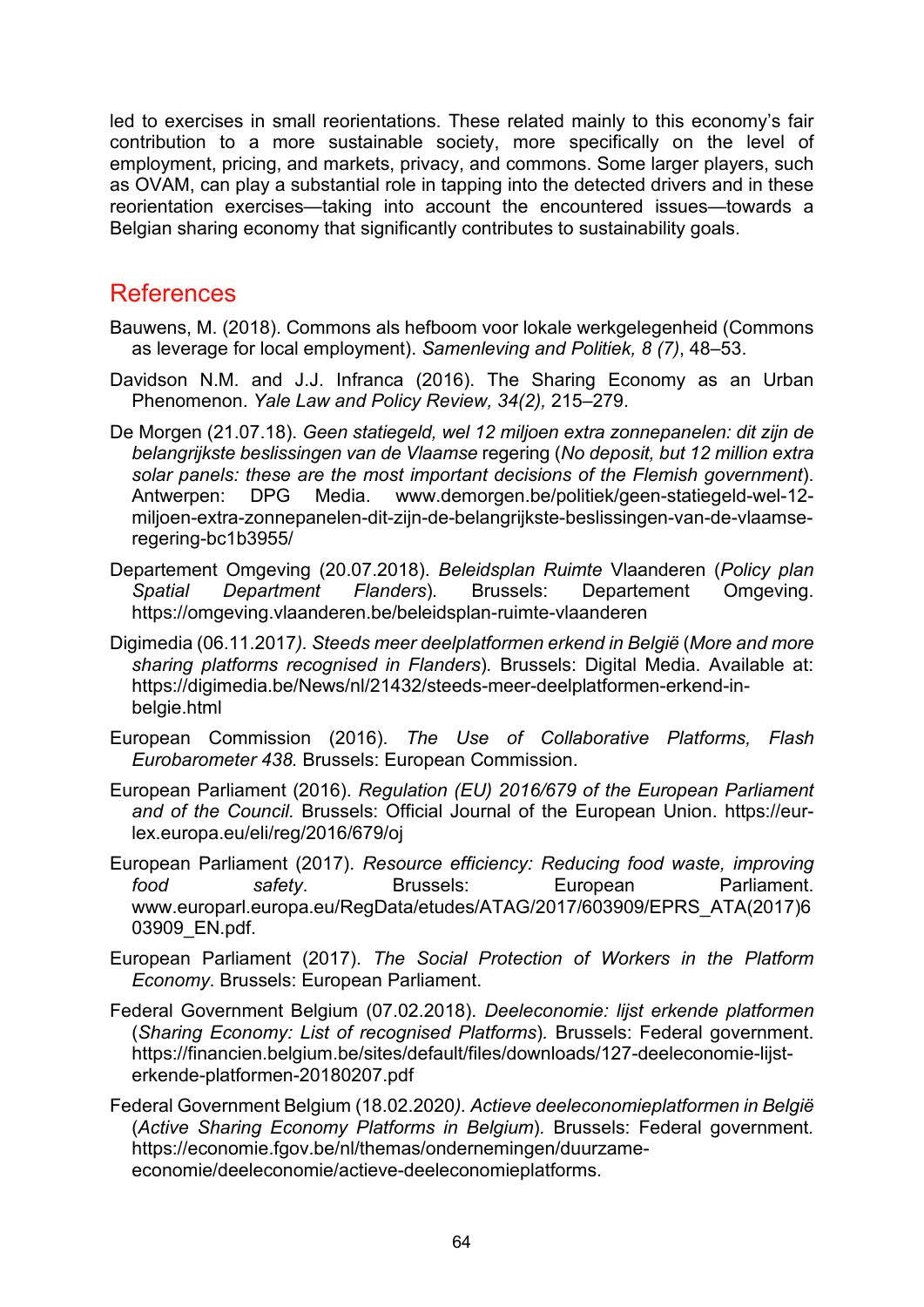- Hoge Raad voor de Werkgelegenheid (2016). *Verslag 2016: Digitale economie en arbeidsmarkt* (*Report 2016: Digital economy and labour market*)*.* Brussels: Hoge Raad voor de Werkgelegenheid.
- Huybrechts, L. and Lens, K. (2018). *Collectief wonen, ontwerpend onderzoek*  (*Collective housing, design research*)*.* Hasselt: University of Hasselt.
- Huybrechts, L., Yevchenko, Y. and Palmieri, T. (2018*). In Hasselt, everyone shares: An exploration of sustainability in Hasselt.* Hasselt: The School, City of Hasselt.
- Idea Consult (2017). *Vanuit de kinderschoenen naar de puberteit. De Vlaamse deeleconomie in kaart gebracht* (*From infancy to puberty: Mapping the Flemish sharing economy*)*.* https://publicaties.vlaanderen.be/download-file/29084
- Kuhk, Annette, Holemans, D., Van Den Broeck, P. (2018). *Op grond van samenwerking. Woningen, voedsel en trage wegen als heruitgevonden common*s (*Based on cooperation: Homes, food and slow roads like reinvented commons*)*.* Antwerpen: EPO.
- Lee D. (2016). How Airbnb Short-Term Rentals Exacerbate Los Angeles's Affordable Housing Crisis: Analysis and Policy Recommendations. *Harvard Law and Policy Review, 10,* 229–253.
- PwC (2017). *Share Economy 2017: The new business model.* [www.pwc.de/de/digitale](https://www.pwc.de/de/digitale-transformation/share-economy-report-2017.pdf)[transformation/share-economy-report-2017.pdf](https://www.pwc.de/de/digitale-transformation/share-economy-report-2017.pdf)
- Ruimte Vlaanderen (2018). *Beleidsplan Ruimte Vlaanderen* (*Policy Plan Spatial Department Flanders*). Brussels: Vlaamse overheid. [https://omgeving.vlaanderen.be/beleidsplan](https://omgeving.vlaanderen.be/beleidsplan-ruimte-vlaanderen)-ruimte-vlaanderen.
- Studio NZL (2019). *Ambitienota Noord-Zuid* (*Ambition note North-South*). Brussels: Werkvennootschap.
- van Dijck, José, Poell, Thomas and de Waal, Martijn (2018) *The platform society: Public values in a connective world.* Oxford: Oxford University Press.
- Vandaele John, 24 June 2017. *Hoe Michel Bauwens Gent een "partnerstad" ziet worden* (*Based on cooperation. Homes, food and slow roads like reinvented commons*). Brussels: Mo magazine.

# Relevant Websites

Babytheek: [https://babytheek.wordpress.com](https://babytheek.wordpress.com/)

- Commons Transitie Plan stad Gent: Curieuzeneuzen: [https://curieuzeneuzen.be](https://curieuzeneuzen.be/) and [http://wiki.p2pfoundation.net/Commons\\_Transitie\\_Plan\\_voor\\_de\\_Stad\\_Gent](http://wiki.p2pfoundation.net/Commons_Transitie_Plan_voor_de_Stad_Gent)
- Fietsbib Hasselt: [www.facebook.com/FietsbibHasselt/](https://www.facebook.com/FietsbibHasselt/)

Foodsavers: [https://foodsavers.be](https://foodsavers.be/)

Huizen van het Kind: [www.huizenvanhetkind.be/hk/](http://www.huizenvanhetkind.be/hk/)

Puur Limburg: [www.puurlimburg.be/wie](https://www.puurlimburg.be/wie-zijn-wij)-zijn-wij

Sign for my Future: <https://signformyfuture.be/nl>

UN Sustainable Development Goals: <https://sustainabledevelopment.un.org/?menu=1300>